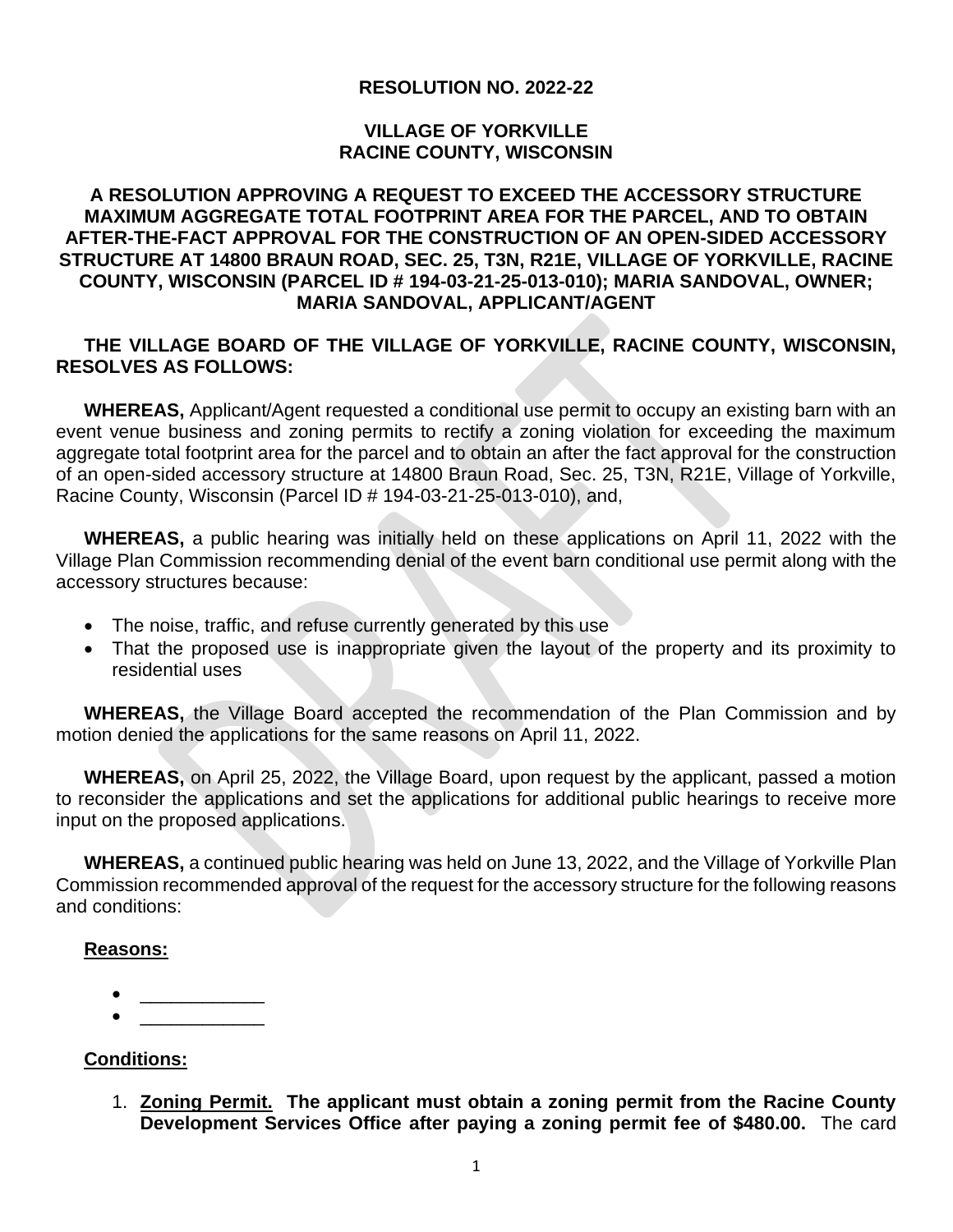must be displayed in a prominent location at the project site, and a copy of these conditions must be kept at the project site at all times until the project has been completed.

- 2. **Performance Standards**. The applicant must comply with the provisions of Article VII, Division 4, Performance Standards of Chapter 20, Zoning, Racine County Code of Ordinances, as applicable to the Village of Yorkville (Exhibit A copy attached).
- 3. **Plans/Stormwater/Grading Plan/Building Permits**. The accessory structure shall be located, constructed, and utilized in accordance with the plans and documents received by the Racine County Development Services Office on March 11, 2022, unless otherwise amended herein. Compliance with all regulations and requirements including for any after the fact building permits, as determined by the Village or Yorkville is required.
- 4. **Binding Effect**. These conditions bind and are applicable to the Property Owner, Applicant, and agents of the Property Owner (collectively referred to herein as "Applicant" or "Property Owner") with respect to the uses on the Property.
- 5. **Compliance with Law**. The applicant is responsible for obtaining all necessary federal, state, and local permits, approvals, and licenses. The applicant is required to comply with all applicable local, state, and federal regulations.
- 6. **Recording**. The Village shall have this Resolution recorded with the Racine County Register of Deeds at the applicant's expense.

**NOW, THEREFORE, BE IT RESOLVED,** by the Village Board of the Village of Yorkville, that the requested accessory structures be approved for the same reasons set forth above and subject to the same conditions imposed by the Village of Yorkville Plan Commission.

This Resolution was adopted by the Yorkville Village Board on June 13, 2022.

|                             |     | <b>VILLAGE OF YORKVILLE</b>                                                                                           |
|-----------------------------|-----|-----------------------------------------------------------------------------------------------------------------------|
| Ayes:                       | By: | <u> 1989 - Johann Harry Harry Harry Harry Harry Harry Harry Harry Harry Harry Harry Harry Harry Harry Harry Harry</u> |
| Nays: <b>National State</b> |     | Douglas Nelson, President                                                                                             |
| Abstentions:                |     | Michael McKinney, Administrator/Clerk                                                                                 |
|                             |     |                                                                                                                       |
| Absences: Absences:         |     |                                                                                                                       |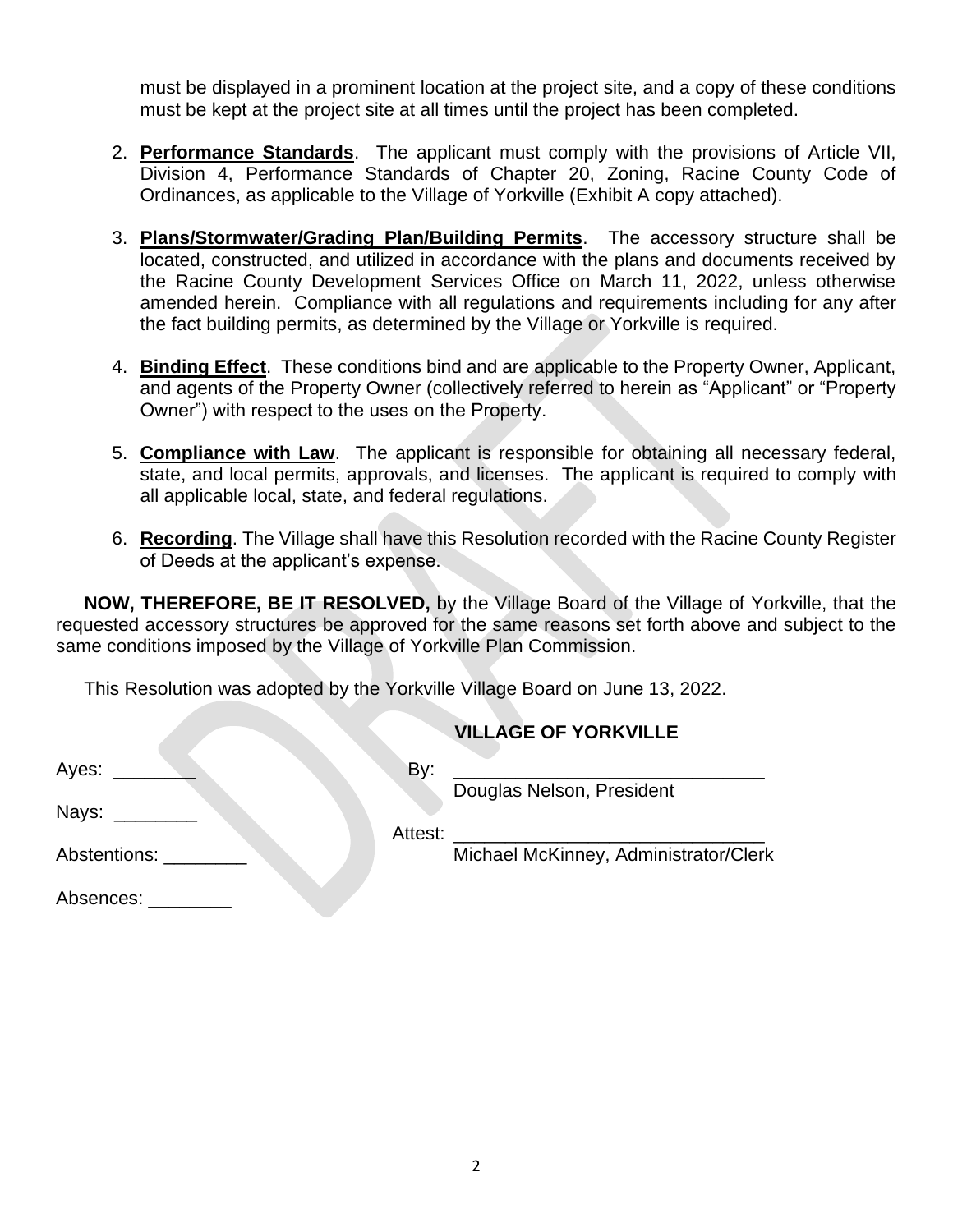### **EXHIBIT A - PERFORMANCE STANDARDS**

Maria Sandoval, Owner Maria Sandoval, Applicant/Agent

# **DIVISION 4. - PERFORMANCE STANDARDS [15]**

Footnotes: --- **(15)** --- **Cross reference** - Schedule of deposits for violation of the provisions in this division, § 5-3.

## **Sec. 20-1061. - Compliance.**

This chapter permits specific uses in specific districts; and these performance standards are designed to limit, restrict, and prohibit the effects of those uses outside their premises or district. All structures, lands, air and waters shall hereafter, in addition to their use, site and sanitary, floodland and shoreland regulations, comply with the following performance standards. (Code 1975, § 7.091)

### **Sec. 20-1062. - Water quality protection.**

No residential, commercial, industrial, institutional or recreational use shall locate, store, discharge or permit the discharge of any treated, untreated or inadequately treated liquid, gaseous or solid materials of such nature, quantity, obnoxiousness, toxicity or temperature that might run off, seep, percolate or wash or be harmful to human, animal, plant or aquatic life. This section shall not apply to uses other than those enumerated in it.

(Code 1975, § 7.092)

#### **Sec. 20-1063. - Noise.**

All noise shall be so muffled or otherwise controlled as not to become objectionable due to intermittence, duration, beat frequency, impulse character, periodic character or shrillness. (Code 1975, § 7.093)

#### **Sec. 20-1064. - Radioactivity and electrical disturbances.**

No activity shall emit radioactivity or electrical disturbances so as to endanger the use of neighboring premises.

(Code 1975, § 7.094)

#### **Sec. 20-1065. - Exterior lighting.**

Any lighting source on any use, lot or parcel which is for the purpose of illuminating any structure exterior, sign, parking lot or outdoor area shall be established in a manner which satisfies the following conditions:

- (1) Such lighting shall be arranged, oriented or shielded in such a manner that direct radiation or glare from such source does not penetrate adjacent or nearby parcels or the public right-ofway.
- (2) The source of such illumination shall be arranged, oriented or shielded in a manner which will not endanger the safety of pedestrian or vehicular traffic.

(Ord. No. 86-86, § 7.095, 8-26-86)